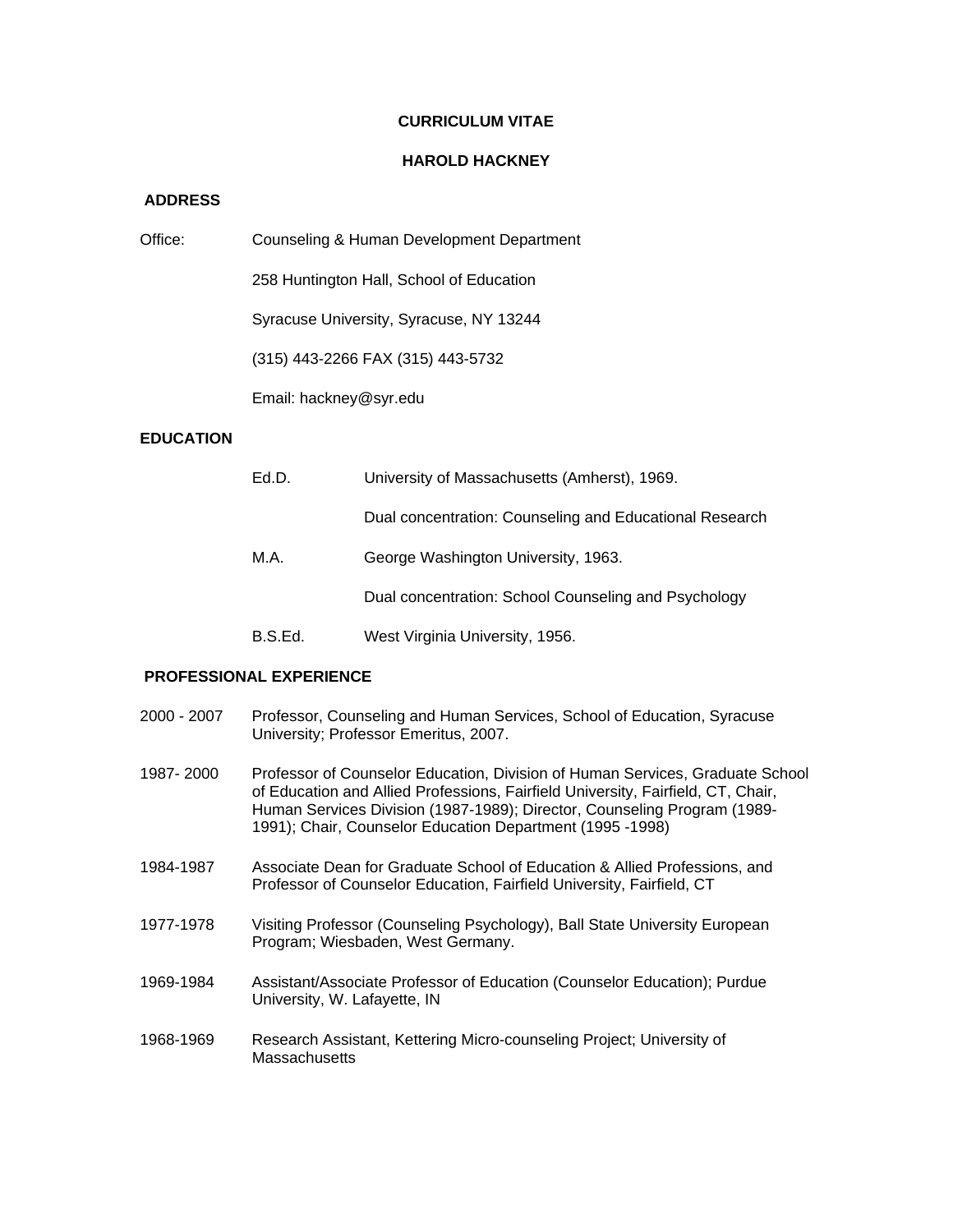| 1965-1966 | G. C. Marshall High School, Falls Church, Virginia. Director of Guidance (1964-<br>1965) Vice-Principal for Administration (1965-1966) |
|-----------|----------------------------------------------------------------------------------------------------------------------------------------|
| 1962-1964 | Guidance Counselor, W.T. Woodson High School, Fairfax, Virginia                                                                        |
| 1960-1962 | Guidance Counselor, Gunston Junior High School, Arlington, Virginia                                                                    |
| 1956-1960 | Junior high school teacher, Core Curriculum (English and history); Arlington, VA<br>Public Schools.                                    |

# **LICENSING AND CERTIFICATIONS**

National Board for Certified Counselors, #5116; Approved Clinical Supervisor.

Licensed Psychologist, State of Indiana Board of Psychological Examiners. (inactive)

Licensed Marriage and Family Therapist, Connecticut State Board of Health Examiners, (inactive)

Licensed Professional Counselor, Connecticut State Board of Health Examiners, #000044

Virginia State Teaching Certificate, 7-12; endorsement for school guidance

# **MEMBERSHIPS IN PROFESSIONAL SOCIETIES**

Association for Counselor Education and Supervision

American Counseling Association

Association for Spiritual, Ethical, and Religious Values in Counseling

North Atlantic Association for Counselor Education and Supervision

### **AWARDS AND HONORS**

Elected to ACA Fellow status by the American Counseling Association, Annual Convention, Montreal, CA (spring, 2006).

Named one of 23 "Leaders and Legacies of the Counseling Profession," endorsed by ACES and Chi Sigma Iota, International Honor Society in Counseling and published by Brunner-Routledge Press (2003)

Outstanding Service Award, N. Atlantic Assn. for Counselor Education and Supervision, 1998

North Atlantic Association for Counselor Education and Supervision Publications Award, 1990

Interdisciplinary Research Fellow, Univ. of Massachusetts

# **RESEARCH, SCHOLARSHIP AND CREATIVE ENDEAVORS**

**Published Papers in nationally/internationally refereed journals:***,*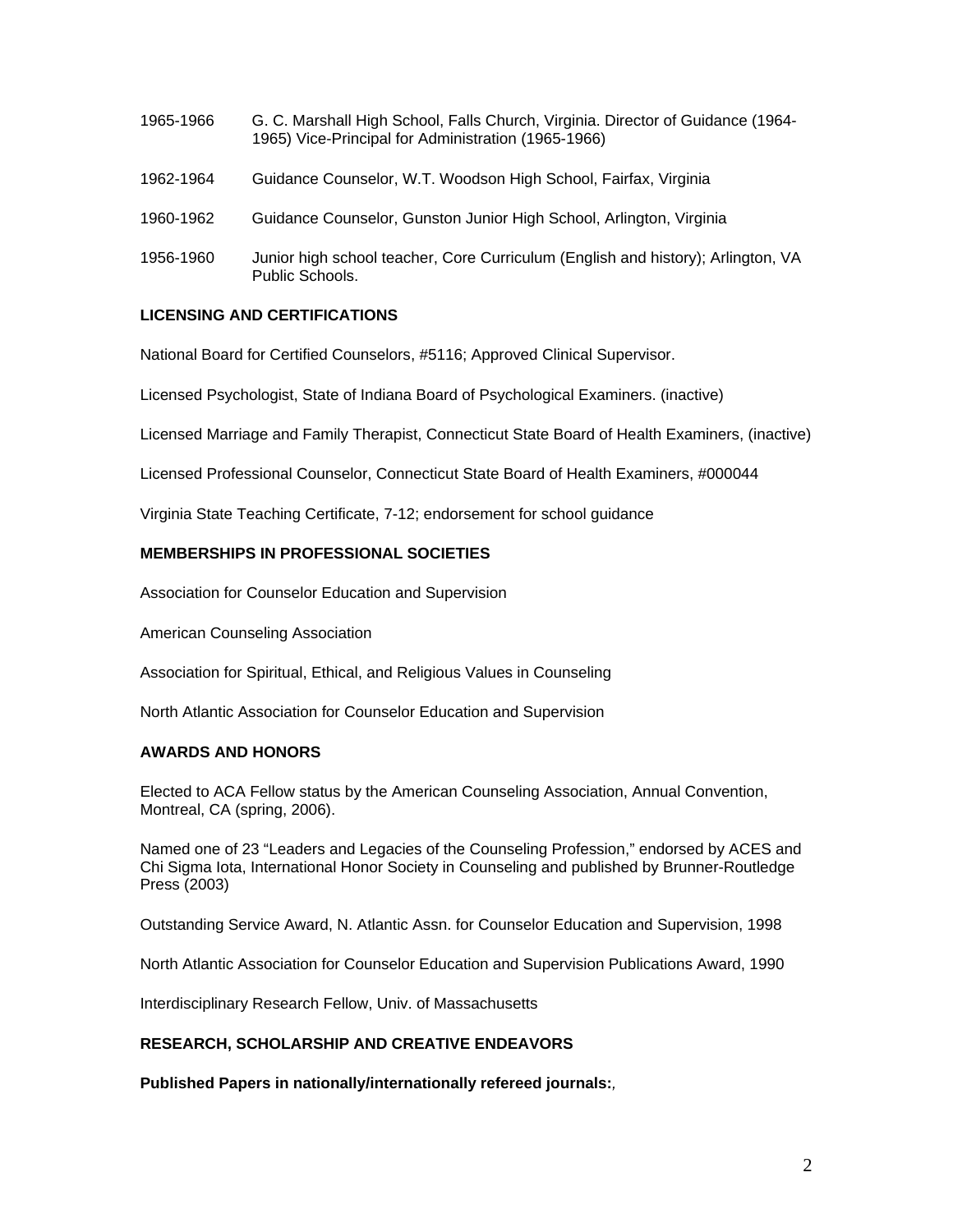- Luke, M. & Hackney, H. (2007). Group co-leadership: A critical review, *Counselor Education and Supervision, (43)* 4, 280-293.
- Hackney, H., Gilbride, D.D., & Scarborough, J. (2003). Program Evaluation: Looking in the Mirror, *Counseling and Human Development*, *(35)* 7, 1-16.
- Burke, M.T., Hackney, H., Hudson, P., Miranti, J., Watts, G., and Epp. L. (1999). Spirituality, Religion, and CACREP, *Journal of Counseling and Development. 77*, 3, 251-257.
- West, J.D., Bubenzer, D.L., Brooks, Jr ,D.K.. and Hackney, H. (1995) The doctoral degree in counselor education and supervision, *Journal of Counseling and Development, 74,* 174- 176.
- Hackney, H. (1992) Differentiating between counseling theory and practice, *Highlights: An ERIC/CAPS Digest*, Ann Arbor, MI: Counseling and Personnel Services Clearinghouse, University of Michigan.
- Hackney, H. and Bernard, J.M. (1990) Dyadic divorce adjustment processes in divorce counseling. *Journal of Counseling and Development, 69,* 2, 134-143.
- Hackney, H. (1984) Children's response to crisis and change. *Early Child Development and Care, 13*, 281-292.
- Hackney, H. (1983) Divorce and the extended family. Book Review: Impact of Divorce on the Extended Family. Esther O. Fisher (Ed.) New York: Haworth Press, 1982. In *The American Journal of Family Therapy, 11.*
- Hackney, H. (1983) Effects of the family: Random or orchestrated? *Journal for the Education of the Gifted, 6*, 1.
- Runkel, T. and Hackney, H. (1982) Counselor peer supervision: A model and a challenge. *Personnel and Guidance Journal, 61*, 113-115.
- Hackney, H. (1981) The gifted child, the family, and the school. *Gifted Child Quarterly, 25*, 51-54.
- Hackney, H. (1978) The evolution of empathy. *Personnel and Guidance Journal, 55*, 35-39.
- Cormier, L.S., Hackney, H. and Segrist, A.B. (1974) A comparative study of three counselor training models. *Counselor Education and Supervision, 14*, 95-104.
- Hackney, H. (1974) Applying behavior contracts to chronic problems. *The School Counselor, 22*, 23-30.
- Hackney, H. (1974) Facial gestures and subject expression of feelings. *Journal of Counseling Psychology, 21*, 173-178.
- Hackney, H. (1973) Goal-setting: Maximizing the reinforcing effects of progress. *The School Counselor, 20*, 176-181.
- Nelson, R.C., and Hackney, H. (1973) Developing counseling goals with children. *Elementary School Guidance and Counseling, 7*, 216-220.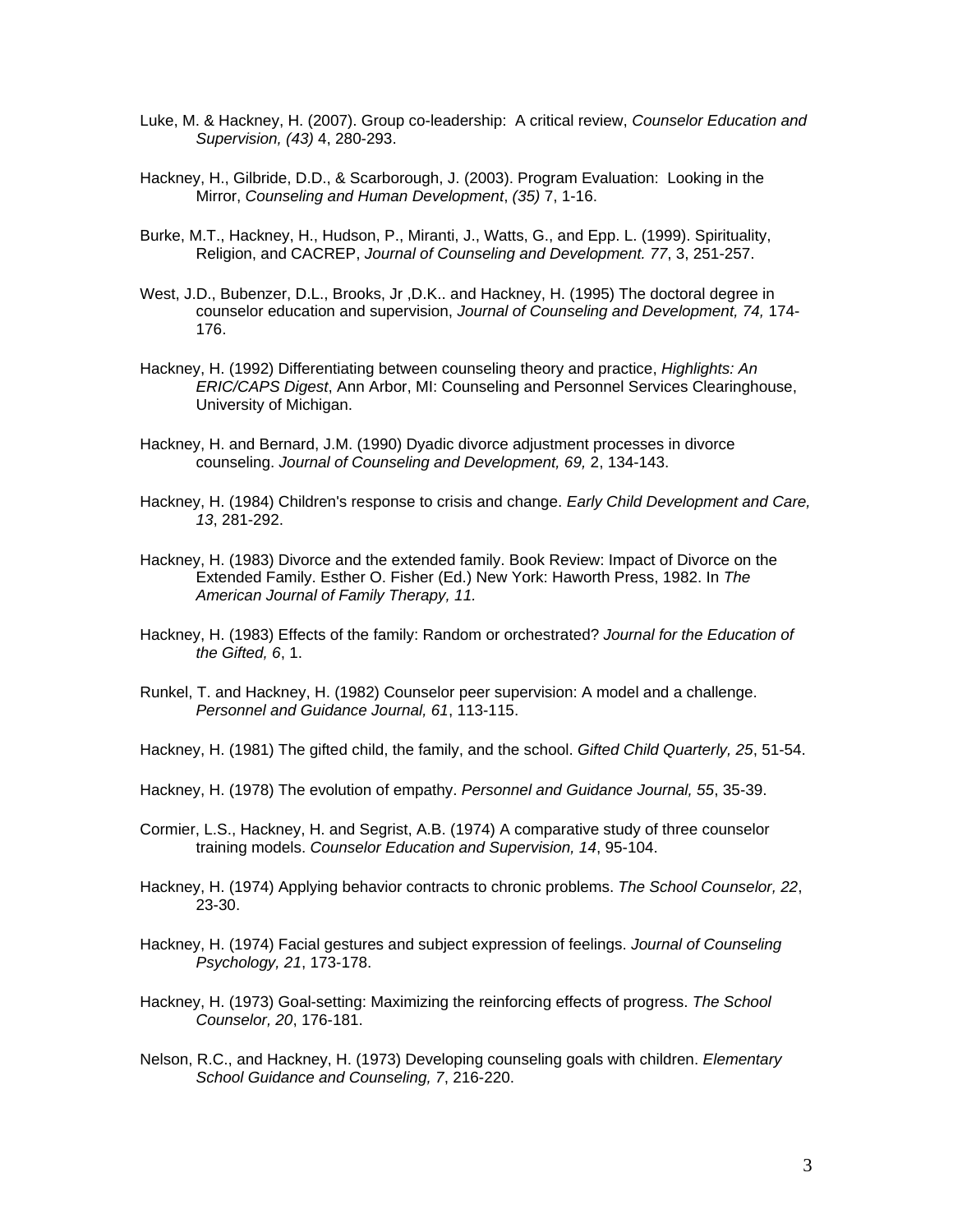Hackney, H. (1972) The involuntary client. *Journal of Employment Counseling, 9*, 193-199.

- Hackney, H. (1971) Development of a prepracticum counseling skills model. *Counselor Education and Supervision, 11*, 102-109.
- Hackney, H., Ivey, A.E. and Oetting, E.R. (1970) Attending, island and hiatus behavior: A process conception of counselor and client interaction. *Journal of Counseling Psychology, 17,*  342-346.

Reprinted in Counseling Process and Procedures, James C. Hansen, Editor (1978) New York: Macmillan Publishing Co., pp. 266-273.

## **Book Chapters:**

- Hackney, H. (1995) A national survey of professional development expectations of trainer expertise in mental health counseling. In M.Altekruse and T.Sexton. *Trends in Mental Health Counseling in the 1990s,* Alexandria, VA: American Mental Health Counseling Association.
- Hackney, H. and Wrenn, C.G. (1990) The contemporary counselor in a changed world. Chapter One in Harold Hackney (Ed.) *Changing contexts for counselor preparation in the 1990s*, AACD Press: Alexandria, VA.
- Hackney, H. (1990) Counselor preparation for future needs. Chapter Five in Harold Hackney (Ed.) *Changing contexts for counselor preparation in the 1990s*, AACD Press: Alexandria, VA.
- Hackney, H. and Goodyear, R.K. (1984) The client-centered approach to supervision. Book chapter in *Client-Centered Therapy and the Person-Centered Approach: New Directions in Theory, Research and Practice*. Ronald F. Levant and John M. Schlein (Eds.), Praeger Special Series,New York: Praeger Press.
- Hackney, H. (1983) Training the divorce counselor. Chapter in *Issues in Training Marriage and Family Therapists*, Barbara Okun and Samuel Gladding (Eds.), Ann Arbor, MI: ERIC/CAPS - ACES Monograph Series.

### **Books and monographs**

- Hackney, H. and Cormier, S. (2009). *The Professional Counselor, 6th Ed.*, Boston: Allyn & Bacon.
- Hackney, H. and Cormier, S (2009). *The Professional Counselor, 5th Ed.,* Chinese Simplified edition, Hong Kong: Pearson Education Asia Ltd. And Higher Education Press.
- Hackney, H. and Cormier, S. (2008) *The Professional Counselor: A Process Guide to Helping, 5th Edition,* Turkish translation: Mentis Yayincilik Ltd. Stl., Ankara, Turkey.
- Cormier, S. and Hackney, H. (2008) *Counseling Strategies and Interventions, 5th ed.* Korean translation: Sigma Press, Seoul, Korea.
- Cormier, S. and Hackney, H. (2008) *Counseling Strategies and Interventions, 7th Ed.,* Boston: Allyn & Bacon.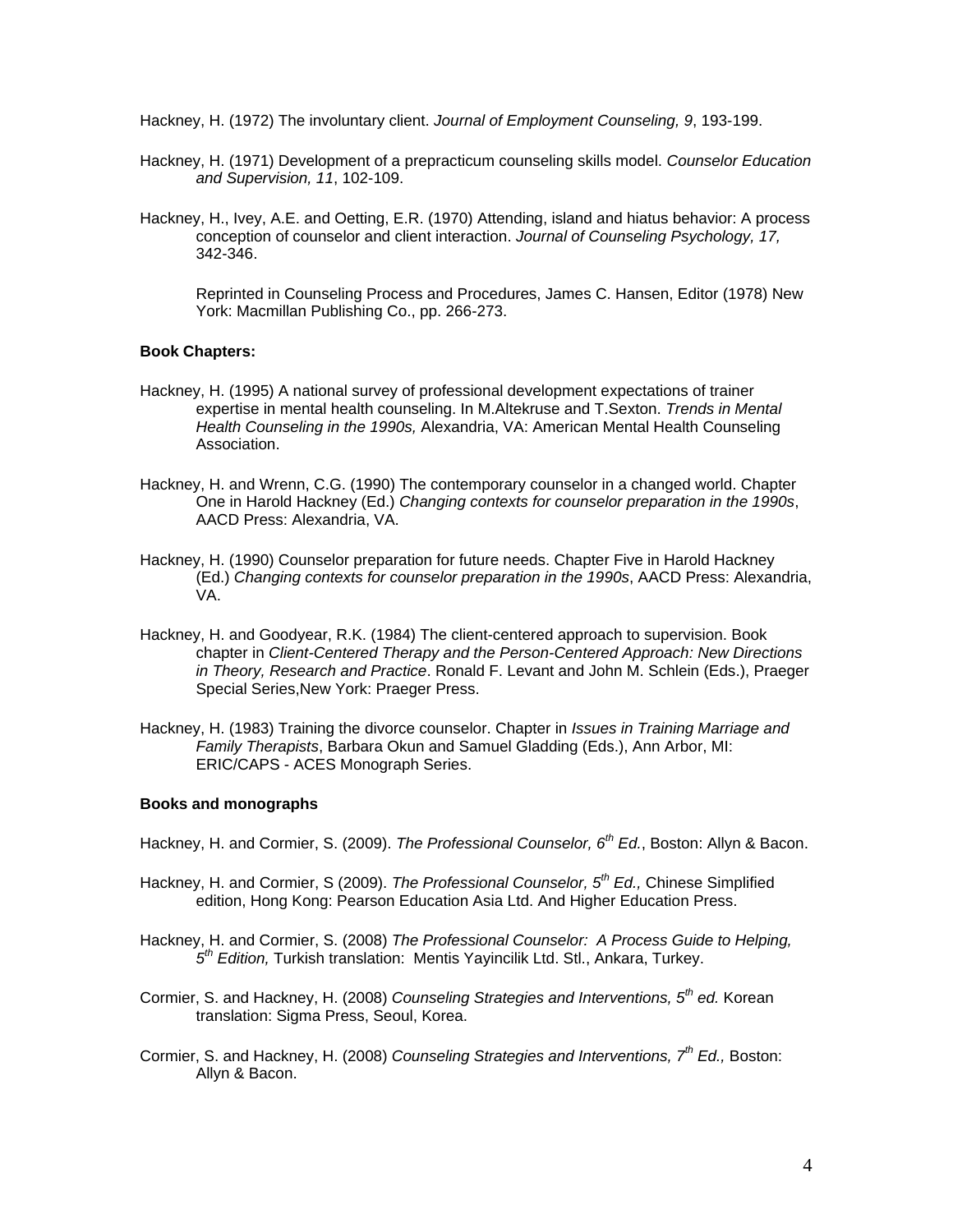- Hackney, H. and Cormier, S. (2005). *The Professional Counselor: A Process Guide to Helping*, 5*thEdition*, Boston: Allyn & Bacon.
- Cormier, S. and Hackney, H. (2005) *Counseling Strategies and Interventions, 6th Ed.,* Boston: Allyn & Bacon.
- Hackney, H. and Cormier, S. (2001). *The Professional Counselor: A Process Guide to Helping*, 4*thEdition*, Boston: Allyn & Bacon.
- Hackney, H. and Cormier, S. (2002). *The Professional Counselor: A Process Guide to Helping*,  $3<sup>rd</sup>$  edition. Korean translation: Sigma Press, Seoul, Korea.
- Hackney, H. (2000). *Practice Issues for the Beginning Counselor*, Boston: Allyn & Bacon.
- Cormier, S. and Hackney, H. (1999) *Counseling Strategies and Interventions, 5th Ed.,* Boston: Allyn & Bacon.
- Hackney, H. and Cormier, S. (1998) *Counseling Strategies and Interventions,* Hackney, H. & Cormier, L.S. (1998). *Beratungsstrategien Beratungsziele.* Munich, Germany and Basel, Switzerland: Ernst Reinhardt Verlag (German translation of *Counseling Strategies and Objectives, 4th ed.).*
- Hackney, H. and Cormier, S. (1996). *The Professional Counselor: A Process Guide to Helping*, *3rd Edition*, Boston: Allyn & Bacon.
- Hackney, H. and Cormier, S. (1994) *Counseling Strategies and Interventions, 4th Edition*, Boston: Allyn & Bacon.
- Cormier, L.S. and Hackney, H. (1993) *The Professional Counselor*: *A Process Guide to Helping, 2nd Edition*. Boston: Allyn & Bacon.
- Hackney, H. (Ed.) (1990) *Changing Contexts for Counselor Preparation in the 1990s*, Alexandria, Va: AACD Press (monograph) 93pp.
- Hackney, H. and Cormier, L.S. (1988) *Counseling Strategies and Interventions, 3rd Edition*, Englewood Cliffs, NJ: Prentice-Hall.
- Cormier, L.S. and Hackney, H. (1987) *The Professional Counselor: A Process Guide to Helping.*  Englewood Cliffs, N.J.: Prentice-Hall.
- Bernard, J.M. and Hackney, H. (1983) *Untying the knot: A guide to civilized divorce*. Minneapolis:Winston Press.
- Hackney, H. and Cormier, L.S. (1979) *Counseling Strategies and Objectives, 2nd Edition,*  Englewood Cliffs, N.J.: Prentice-Hall.
- Hackney, H. and Cormier, L.S. (1982) *Beratungsstrategien Beratungsziele, Zweite, vollig newarbeitete* Auflage. Munich, Germany and Basel, Switzerland: Ernst Reinhardt, Gmbh. & Co., Verlag. (German translation of *Counseling Strategies and Objectives, 2nd ed.*).

Dye, H.A. and Hackney, H. (1975) *Gestalt Approaches to Counseling*, Boston: Houghton Mifflin.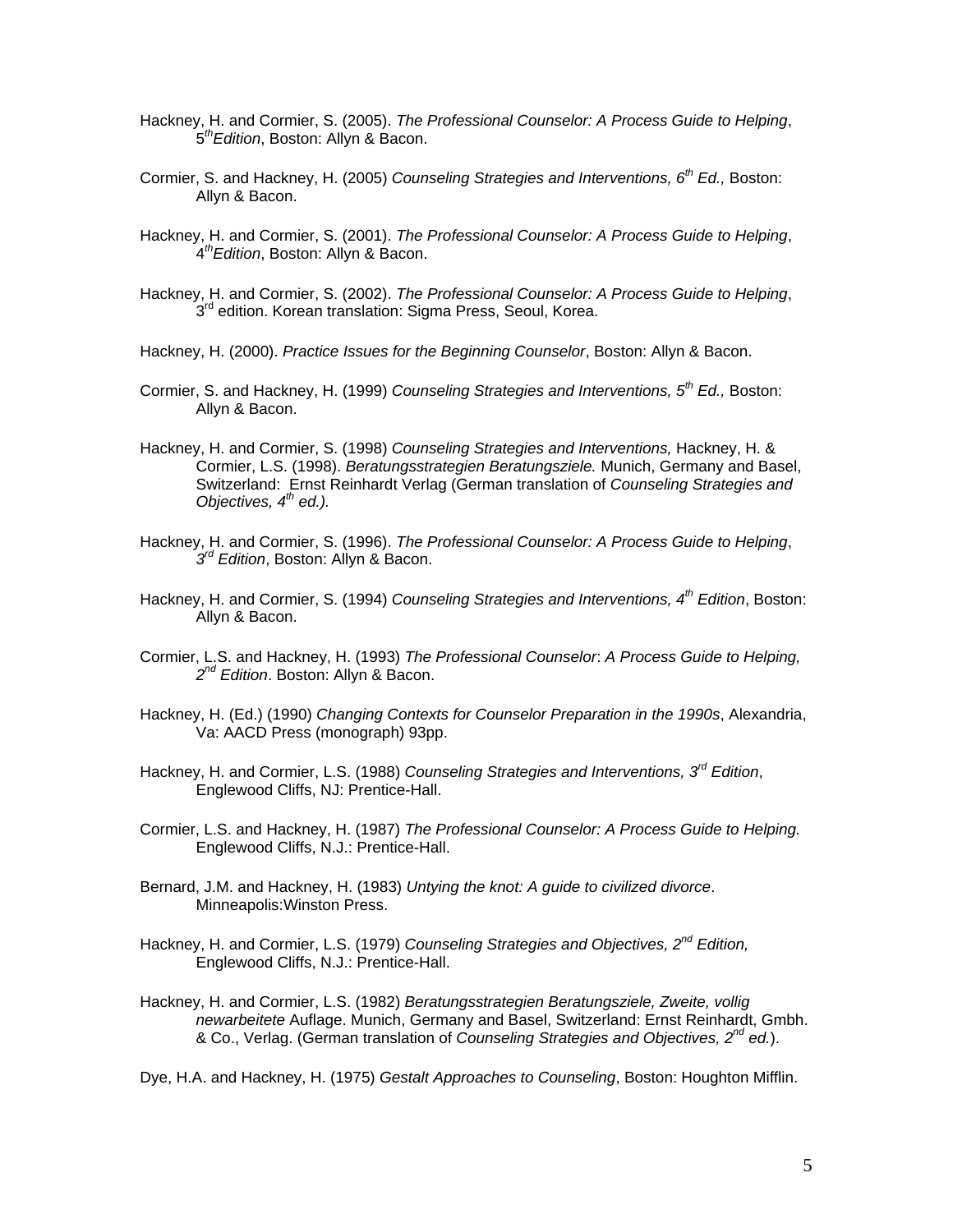- Hackney, H. and Nye, L.S. (1973) *Counseling Strategies and Objectives*, Englewood Cliffs, N.J.: Prentice-Hall.
- Hackney, H. and Nye, L.S. (1977) *Aconselhamento Estrategias E Objectivos*, Sao Paulo, Brazil: Editora Pedagogica e Universitaria Ltda. (Portuguese translation of *Counseling Strategies and Objectives, 1st ed.*).
- Hackney, H. and Nye, L.S. (1979) *Beratungsstrategien Beratungsziele*, Munich, Germany and Basel, Switzerland: Ernst Reinhardt, Gmbh. & Co. Verlag. (German translation of *Counseling Strategies and Objectives, 1st ed.*)

# **OTHER ACADEMIC ENDEAVORS:**

Clinical Supervision with Five Major Counseling Theorists (1982). Supervision Videotape Series produced by Rodney K. Goodyear, University of Southern California. Supervising therapists included: Carl R. Rogers (Person-centered therapy), Erving Polster (Gestalt therapy), Norman Kagan (Interpersonal Process Recall), Rudolph Eckstein (Psychoanalytic psychotherapy), and Albert Ellis (REBT). Dr. Hackney was the therapist whose case was the subject of clinical supervision. Tapes available through Dr. Rodney K. Goodyear, Department of Counseling Psychology, University of Southern California, Los Angeles, CA. Transcripts also published in Bernard, J.M. & Goodyear, R.K. (1992) Appendix D, *Fundamentals of Clinical Supervision,*  Boston: Allyn & Bacon.

### **RESEARCH AND/OR TRAINING GRANTS:**

The Impact of Spiritual Group Exercises on the Physical Health and Quality of Life of Persons with Disabilities. Proposal submitted to the Goldman Foundation of New York, \$49,500. Co-Investigators: H. Hackney and D. G. Gilbride. 2004.

Examining the Effect of Spiritual Group Counseling on the Quality of Life of People with Disabilities. Proposal submitted to the National Institute for Disability and Rehabilitation Research. \$445,537 (3 year). Co-Investigators: H. Hackney and D. G. Gilbride. (2003).

The Effect of Spiritual Group Counseling on the Physical Health and Quality of Life of People with Disabilities. Proposal submitted to the Templeton Foundation. \$50,000. Co-Investigators: H.Hackney and D.G.Gilbride. 2002. Unfunded.

Examining the Effect of Spiritual Group Counseling on the Quality of Life of People with Disabilities. Proposal submitted to the National Institute for Disability and Rehabilitation Research. \$428,135 (3 year). Co-Investigators: D.G. Gilbride and H. Hackney. (2002). Unfunded.

Faculty Research Grant (Fairfield University), Survey of School Practices in Working with Children of Separated and Divorcing Families, (1988) (Funded)

U.S. Department of Education, Project COUNSEL (Counseling Opportunities with Underrepresented Special Education Learners), Proposal for Federal Assistance under Federal Catalog number 84-029F. (1988) with A. Rotatori. (Not Funded)

Institute for Effective Teaching, Connecticut Department of Higher Education, "Focus on Teaching" (1987), (Funded)

Purdue University Internal Research Grant: Divorce Therapy Practices of Clinical Members of AAMFT (1980) (Funded)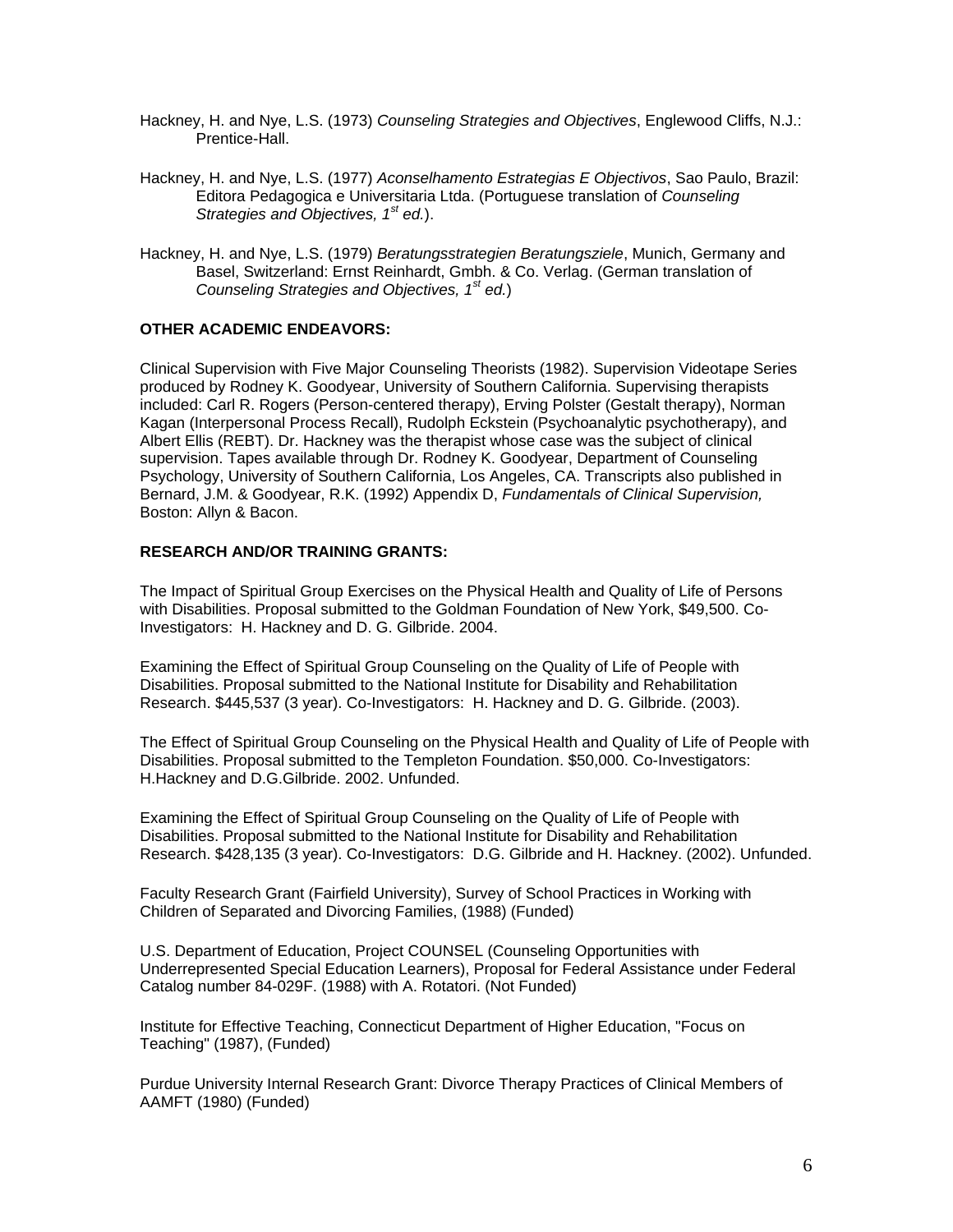Indiana Department of Public Instruction Training Grant (1975) (Funded)

Indiana Department of Public Instruction Training Grant (1974) (Funded)

Purdue University Internal Research Grant: Nonverbal Variables in Counseling (1973) (Funded)

## **CONFERENCE PRESENTATIONS AND WORKSHOPS**

Research Practices in Clinical Supervision, Singapore Psychological Society, September, 2009.

Training Future Faculty in the Pedagogy of Group Work. North Atlantic Association for Counselor Education and Supervision, Lake George, NY, October 14, 2006.

The Deconstruction of Theory: Analytical and Instructional Dimensions, Association for Counselor Education and Supervision national conference, October, 2005, Pittsburgh, PA.

Clinical Skills in Peer Supervision, American Counseling Association annual convention, Kansas City, MO, March, 2004.

The Effects of Multi-Country Collaboration: Training and Credentialing of Global Career Development Facilitators (with Susan Eubanks and Susan Shafer), International Conference of the International Association for Educational and Vocational Guidance, Berne, Switzerland, September 4, 2003.

The Utility of Counseling Theory, 5<sup>th</sup> National Conference of the Association for Counselor Education and Supervision, Park City, UT, October 18, 2002.

Post – 9/11: Implications for Counselor Preparation and Counselor Competency. 5<sup>th</sup> National Conference for the Association for Counselor Education and Supervision, Park City, UT, October 20, 2002.

The Utility of Counseling Theory, North Atlantic Association for Counselor Education and Supervision Fall Conference, Amherst, MA, October 5, 2001.

Spirituality and the Helping Relationship: Challenges for Counselor Education, North Atlantic Association For Counselor Education and Supervision Fall Conference, Plattsburg, NY, Sept. 1997

Spirituality and CACREP Curriculum Standards: Methods of Infusion into Counseling Process and Research, American Counseling Association 1997 World Conference, Orlando, FL, April, 1997.

The Evolving Process of Doing Counseling, Keynote address, *Counseling and Guidance in Taiwan and U.S.A. - 1995 Symposium*, Kaohsiung National University, Kaohsiung, Taiwan, May 30 - June 1, 1995.

Exploring Spiritual Topics in Counselor Education (Presenter), American Counseling Association Convention, Minneapolis, MN, April, 1994.

The Religious/Spiritual Dimension of Counselor Preparation: A response to E.W. Kelly. Jr.'s "The Status of Religious and Spiritual Issues in Counselor Education, American Counseling Association Convention, Atlanta, GA, March, 1993.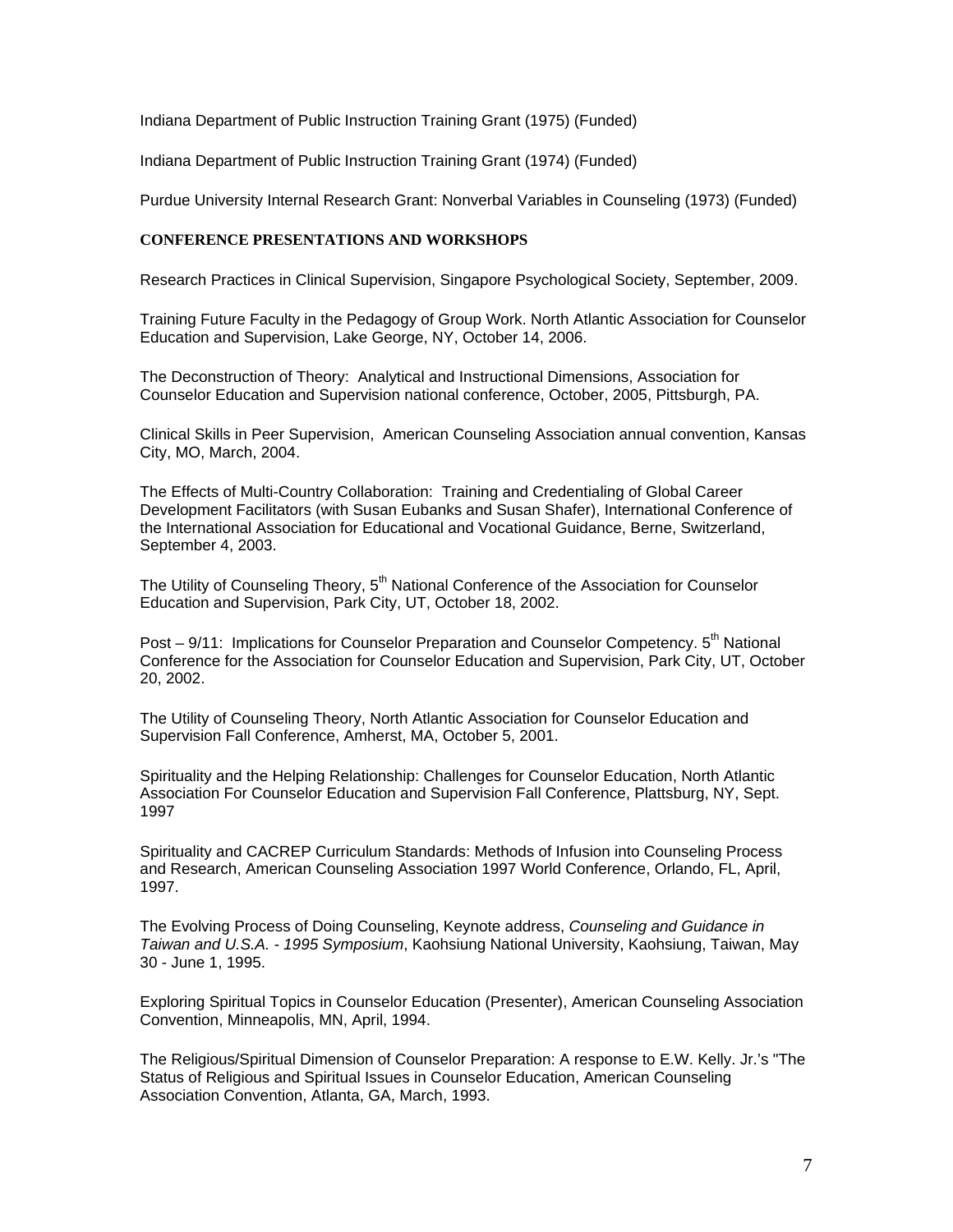ACES and AMHCA: Bridging the Gap Between Training and Practice, American Association for Counseling and Development Convention, Baltimore, MD, March 29, 1992.

Building New Solutions in Counselor Education, Keynote Address, Western Association for Counselor Education and Supervision Conference, San Diego, November 8, 1991.

The 21st Century: Preparing Counselors for Future Needs (Keynote Address), Australian Guidance and Counselling Association Convention, Melbourne, Australia, September 30, 1991.

Developmental Guidance and Prevention in the Schools, Plenary Address, Australian Guidance and Counselling Association Convention, Melbourne, Australia, October 2, 1991.

A Kick in the Curriculum for Counselor Education, ERIC-CAPS panel participant, American Association for Counseling and Development Convention, Reno, NV, April 21, 1991.

A Model for Divorce Adjustment Counseling, Western Association for Counselor Education and Supervision, Seattle, WA, November 10, 1990.

A Model for Divorce Adjustment Counseling, Rocky Mountain Association for Counselor Education and Supervision, Breckenridge, CO, October 4, 1990.

Prepracticum: After 20 Years, New Vistas, New Clientele, New Curriculum? American Association for Counseling and Development Convention, Cincinnati, March 18, 1990.

Divorce and the Schools: School Policy Issues. American Association for Counseling and Development Convention, Boston, March 16, 1989.

Applications of the Four-Level Divorce Adjustment Model, Southern Connecticut State University Divorce Institute, July 22, 1988.

Family Therapy Training for School Counselors: Curriculum and Skills, American Association for Counseling and Development, Chicago, March 23, 1988.

Divorce Adjustment Counseling: A Four Level Model, American Association for Counseling and Development, Chicago, March 21, 1988.

A Four Level Model of Divorce Counseling, North Atlantic Regional Association for Counselor Education and Supervision, White Haven, PA., Oct. 4, 1987.

Theory and Practice of Divorce Therapy, Ball State University Counseling Psychology Workshop, September, 1983.

Divorce and Young Children, Indiana University-Ft. Wayne Regional Guidance Conference, Ft. Wayne,IN, May, 1983.

Affective Development of Gifted Children. Kokomo Guidance Conference, Kokomo, IN, April, 1983.

Working with Families of Gifted Children. Elkhart Regional Guidance Conference, Elkhart, IN, February, 1983.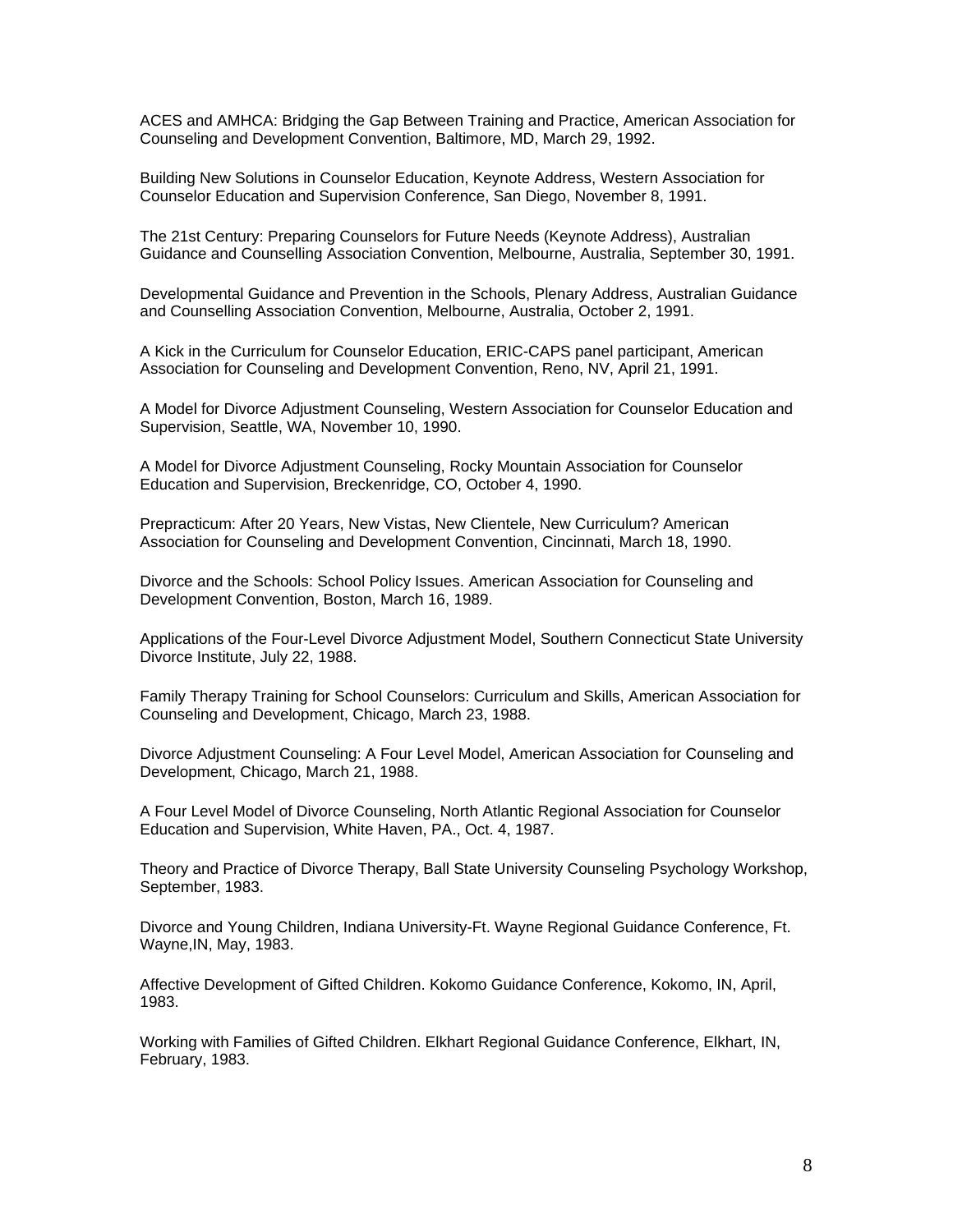The School's Role in Divorce Adjustment. National Elementary/Middle School Guidance Conference, Lafayette, IN., July, 1982.

Children in Crisis. Preconference workshop. National Elementary/Middle School Guidance Conference, Lafayette, In., July, 1982.

Effect of Divorce on Young Children. (Featured Speaker) National Conference on Early Childhood Education, Indianapolis, May, 1982.

Counselors Using Biofeedback: A Demonstration. Indiana Personnel and Guidance Association, Indianapolis, February, 1982.

The Transition into Step-families. Seventh Annual Marriage and Family Conference, Purdue University,March, 1982.

Supervision Styles of Major Counseling Theorists. Big Ten Conference of Counseling Center Directors, Lafayette, In., February, 1982.

Relationship Between Clinical Supervision and Counseling Theory. North Central Association for Counselor Education and Supervision, Milwaukee, October, 1981.

Construct Evaluation and Extension of Therapeutic Empathy. American Psychological Association, LosAngeles, August, 1981.

Therapeutic Interventions and Training for Divorce Counselors. National conference of the Association of Family Conciliation Courts, Indianapolis, May, 1981.

Coping with Stress: Cognitive and Behavioral Stress Management. American Personnel and Guidance Association, St. Louis, April, 1981.

Therapy Issues for the Divorcing Male. American Personnel and Guidance Association, St. Louis, April,1981.

Co-parenting After Divorce. Sixth Annual Marriage and Family Conference, Purdue University, March, 1981.

Psychological Issues of Divorcing Males. North Central Association for Counselor Education and Supervision, Lafayette, Indiana, October, 1980.

Roles and Problems of Gifted Children in the Family Constellation. American Personnel and Guidance Association, Atlanta, March, 1980.

Families: The Challenge of Relationships. Spring Invitational Conference of the North American Society of Adlerian Psychology, Morgantown, WV, February, 1980.

Recent Advances in Family Therapy, Psychology Department Colloquium, Nova University, Ft. Lauderdale, 1979.

Research in Counseling: Myths and Realities. Department of Psychology Colloquium, University of Western Ontario, London, Ontario, 1979.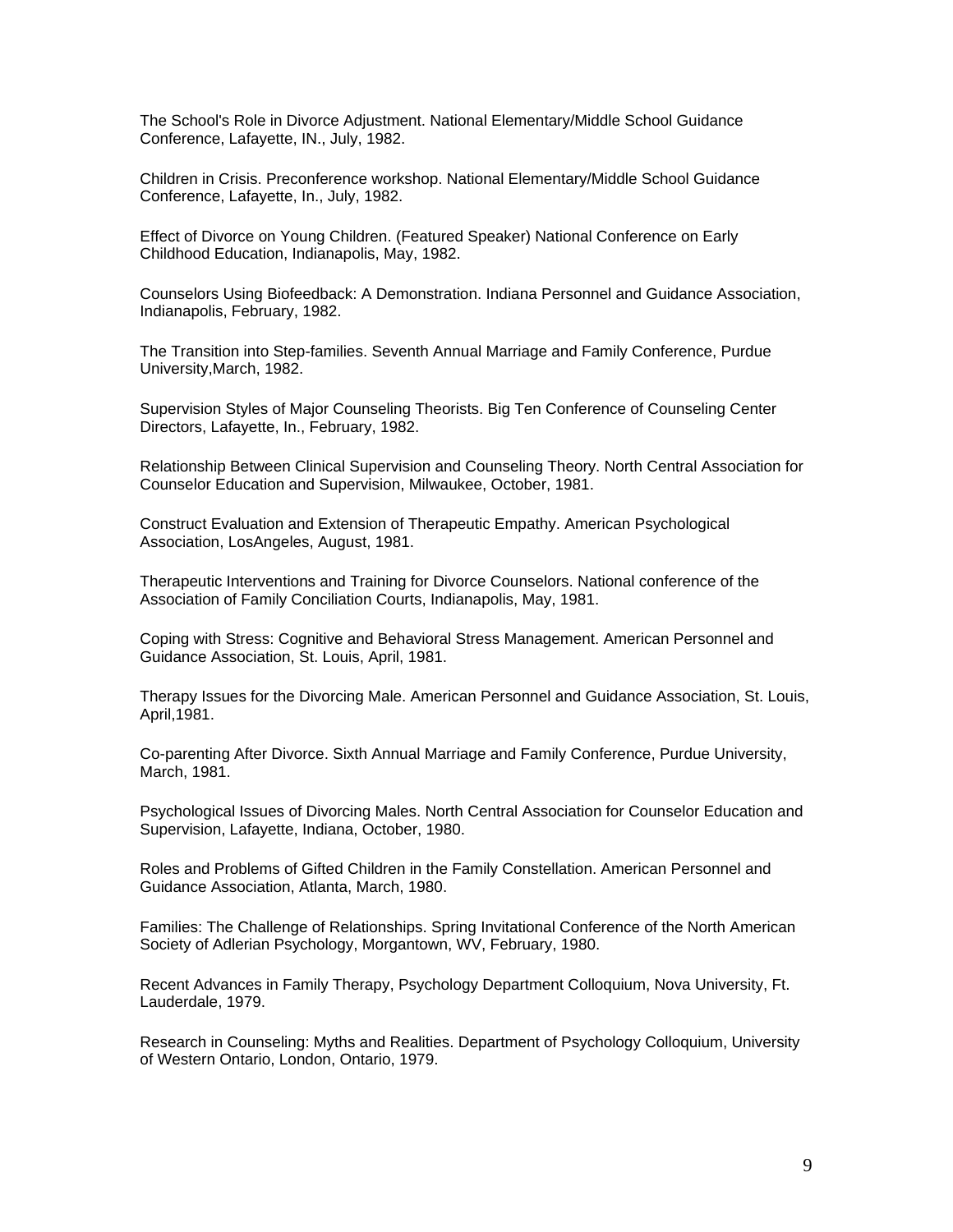Nonverbal Research in Counseling. American Educational Research Association, San Francisco, April, 1976.

Innovations in Counselor Education. Division E Graduate Student Seminar. American Educational Research Association, Washington, D.C., April, 1975.

Self-managed Learning and the Acquisition of Counseling Skills: A Pre-experimental Examination. American Personnel and Guidance Association, New York, April, 1975.

Counseling Interns in State Departments of Education: New Perspectives. American Personnel and Guidance Association New Orleans, April, 1974.

Use of Counselor Discriminative Stimuli as an Intervention in Effecting Change in Client Outcomes. American Educational Research Association, New Orleans, February, 1973.

Generalized Counseling Outcomes. American Educational Research Association, March, 1972.

Behavioral Counseling Skills: Research Antecedents. North Central Association for CounselorEducation and Supervision, Chicago, November, 1971.

Counseling Outcomes and Client Change. American Educational Research Association, New York, February, 1971.

Research and the Sensitivity Group: An Examination of Alternatives. North Central Association for Counselor Education and Supervision, Chicago, November, 1970.

Systematic Identification of Counselor Verbal Response Categories. New England Educational Research Association, Boston, June, 1969.

Counselor Verbalizations as Independent Variables. American Psychological Association, Washington, D.C., September, 1969.

## **PROFESSIONAL SERVICE**

Board of Directors (President), Center for Credentialing and Education, Inc., Affiliate corporation of the National Board for Certified Counselors, 2000 – 2005

Board of Directors, Association for Spiritual, Ethical and Religious Values in Counseling, 1999- 2000.

Governing Council, American Counseling Association, 1995 – 1998.

Executive Council, Association for Counselor Education and Supervision, 1995 – 1998.

President, Association for Counselor Education and Supervision, 1991-1992; President-Elect, 1990-1991; Past-President, 1992-1993

President, North Atlantic Association for Counselor Education and Supervision, 1990-1991, President-Elect, 1989 -1990; Past-President, 1991-1992

Member, Planning Committee, Assn. for Counselor Education and Supervision National Conference, Oct. 1988.